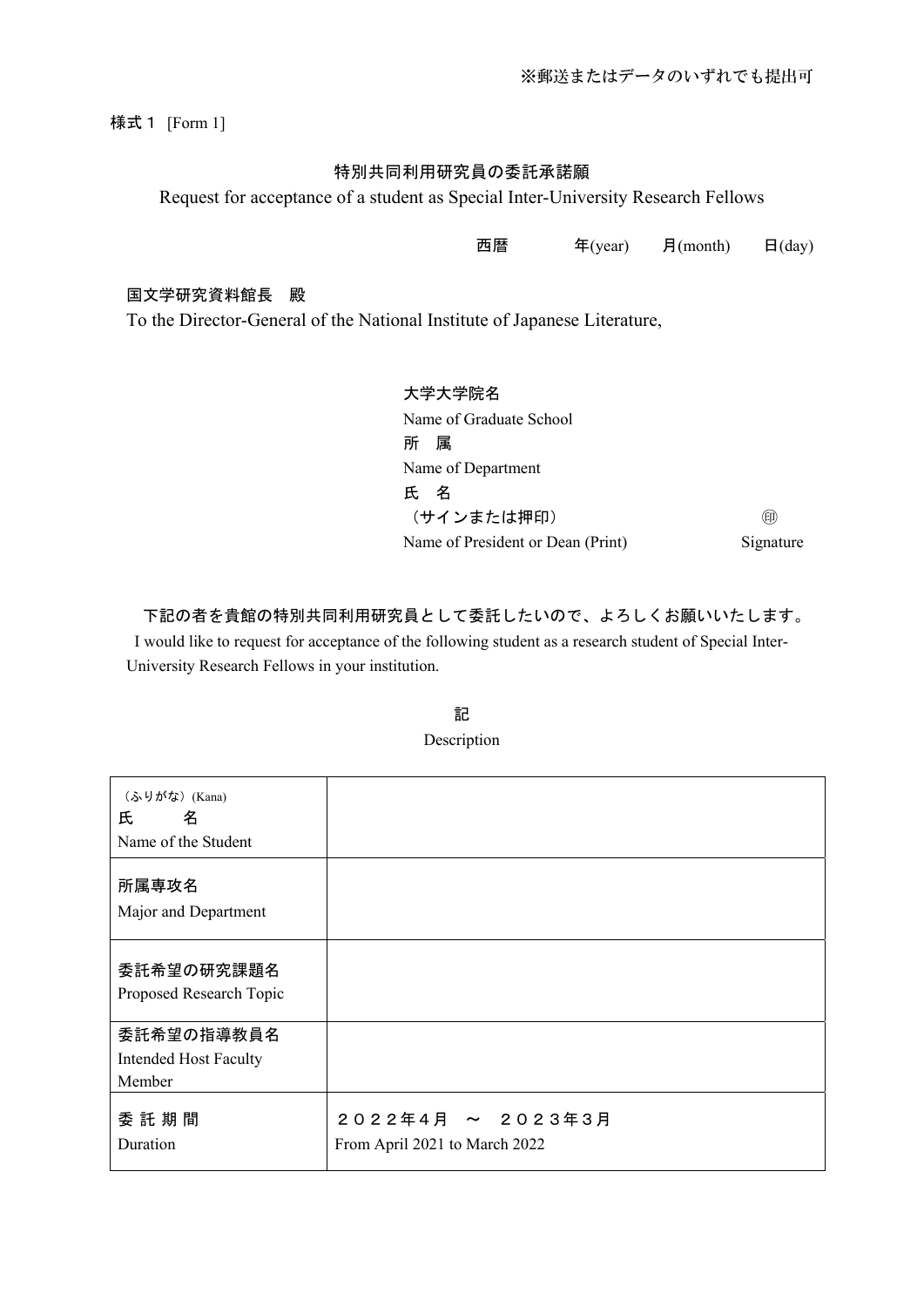様式2 [Form 2]

## 推 薦 書

### Recommendation Letter

西暦 年(year) 月(month) 日(day)

### 国文学研究資料館長 殿

To the Director-General of the National Institute of Japanese Literature,

大学大学院名 Name of Graduate School: 研究科名 Name of Department: 職 名 Job Title: 指導教員(推薦者)氏 名 (サインまたは押印) ㊞ Name of Supervisor (Print) Signature

### 貴館の特別共同利用研究員として下記の者を推薦いたします。なお、貴館における委託希望 教員の内諾を得ていることを申し添えます。

I would like to recommend the following student as a candidate for a position of Special Inter-University Research Fellows at your institute. I would like to add that the student has obtained an informal consent regard to the application submission of this student from the intended host faculty member.

| 記           |  |
|-------------|--|
| Description |  |

| 推薦する学生氏名<br>Name of the Applicant                          |  |
|------------------------------------------------------------|--|
| 学生の所属専攻名<br>Major and Department                           |  |
| 委託希望の指導教員名<br><b>Intended Host Faculty Member</b>          |  |
| 推薦理由 (評価を含む)<br>Specific Reasons (including<br>evaluation) |  |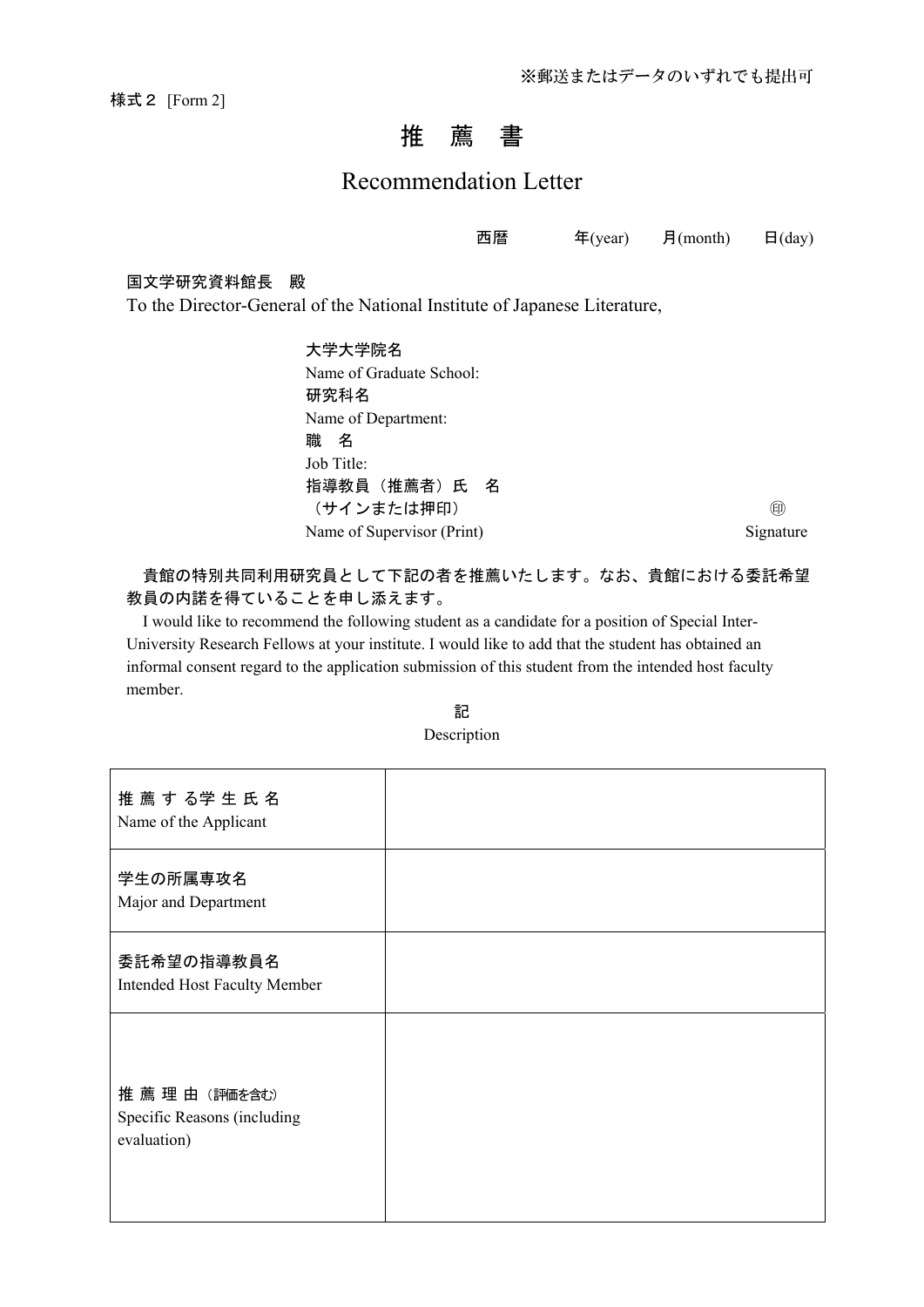様式3 [Form 3]

# 履 歴 書

# Curriculum Vitae

|                                 |                                                              |          | 年(year) | 月(month)   | 日(day) 現在(As of)                         |
|---------------------------------|--------------------------------------------------------------|----------|---------|------------|------------------------------------------|
| ふりがな Kana<br>氏名 Name            | 氏 FAMILY                                                     | 名 First  |         | ミドル Middle | 男 Male<br>$\frac{1}{\mathcal{K}}$ Female |
| 誕生日<br>Date of Birth            | 年 Year/                                                      | 月 Month/ | 日 Day   | 満          | 歳 years old                              |
| 現住所<br>Present Residence        | 郵便番号 Postal Code:                                            |          |         |            |                                          |
| 連絡先<br>Contact<br>Information   | Tel:<br>Email:                                               |          |         |            |                                          |
|                                 | From: 年 Year/月 Month<br>To: 年 Year/月 Month<br>$\sim$         |          |         |            | 高等学校 high school                         |
| 学歴<br>Academic<br>Backgrounds   | From: 年 Year/月 Month<br>To: 年 Year/月 Month                   |          |         |            |                                          |
|                                 | From: 年 Year/月 Month<br>To: 年 Year/月 Month                   |          |         |            |                                          |
|                                 | From: 年 Year/月 Month<br>- To: 年 Year/月 Month                 |          |         |            |                                          |
| 職歴·<br>研究活動含む                   | From: 年 Year/月 Month<br>To: 年 Year/月 Month<br>$\sim$         |          |         |            |                                          |
| 社会活動<br>Professional<br>Career/ | From: 年 Year/月 Month<br>To: 年 Year/月 Month<br>$\overline{a}$ |          |         |            |                                          |
| Other Social<br>Activities      | From: 年 Year/月 Month<br>To: 年 Year/月 Month                   |          |         |            |                                          |
| including<br>Publications       | From: 年 Year/月 Month<br>- To: 年 Year/月 Month                 |          |         |            |                                          |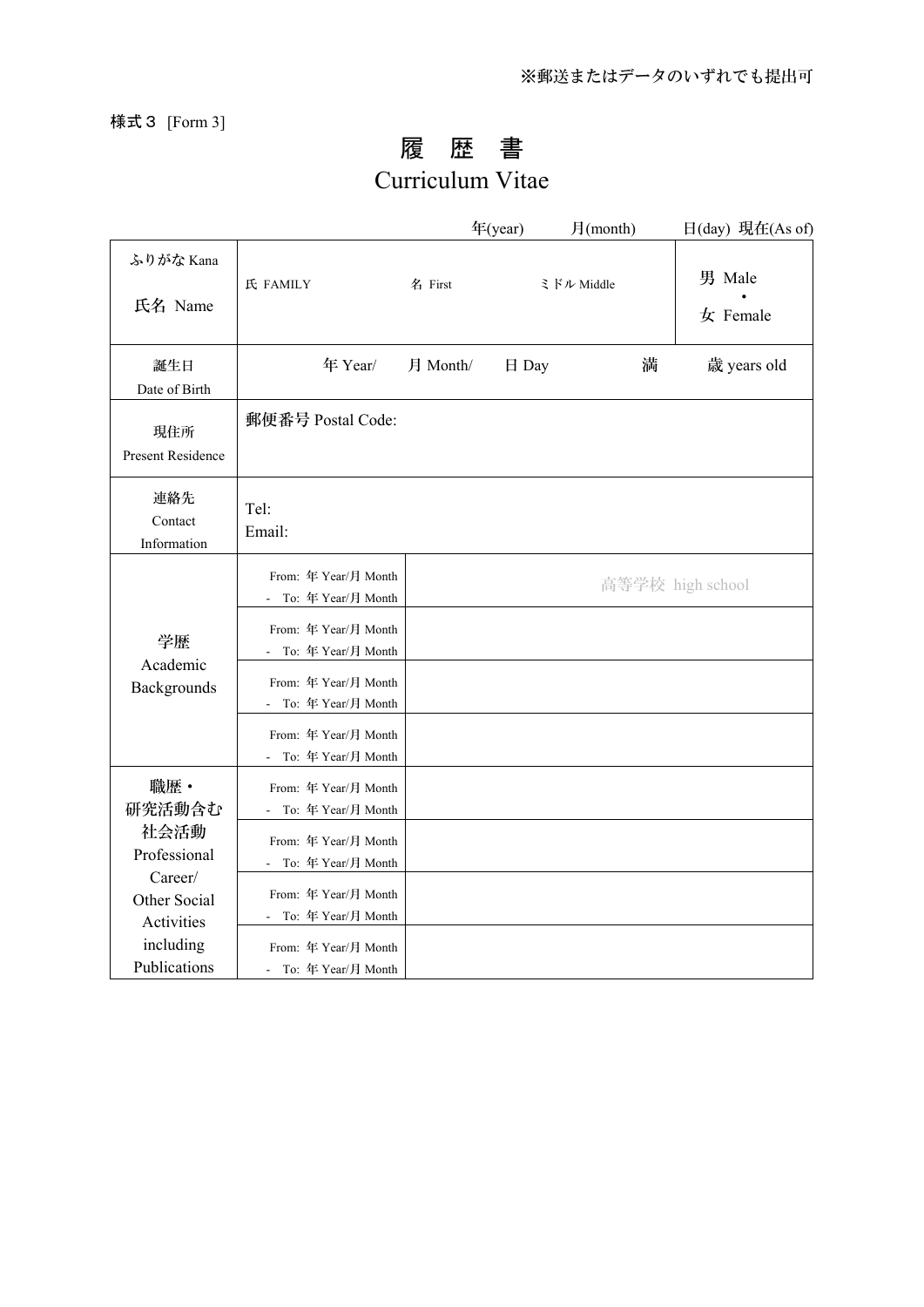様式4 [Form 4]

## 研 究 業 績

## Publication List

### 氏 名 Name

| 学部卒業論文名                                                                                                                                                                                                                                                                                                                                                                              |  |
|--------------------------------------------------------------------------------------------------------------------------------------------------------------------------------------------------------------------------------------------------------------------------------------------------------------------------------------------------------------------------------------|--|
| Title of Undergraduate                                                                                                                                                                                                                                                                                                                                                               |  |
| Thesis                                                                                                                                                                                                                                                                                                                                                                               |  |
|                                                                                                                                                                                                                                                                                                                                                                                      |  |
| $\overline{a}$ $\overline{a}$ $\overline{a}$ $\overline{a}$ $\overline{a}$ $\overline{a}$ $\overline{a}$ $\overline{a}$ $\overline{a}$ $\overline{a}$ $\overline{a}$ $\overline{a}$ $\overline{a}$ $\overline{a}$ $\overline{a}$ $\overline{a}$ $\overline{a}$ $\overline{a}$ $\overline{a}$ $\overline{a}$ $\overline{a}$ $\overline{a}$ $\overline{a}$ $\overline{a}$ $\overline{$ |  |

修士学位論文名 Title of Master's Thesis

| 著書及び学術論文名、発表題名<br>Title of books, academic papers, or publications<br>in other forms. | 発行又は<br>発表年月日<br>Publication<br>Date | 掲載誌名<br>又は学会名<br>Journal title or<br>Conference name | 発行所<br>(著書のみ)<br>Publisher<br>(books only) |
|---------------------------------------------------------------------------------------|--------------------------------------|------------------------------------------------------|--------------------------------------------|
|                                                                                       |                                      |                                                      |                                            |
|                                                                                       |                                      |                                                      |                                            |
|                                                                                       |                                      |                                                      |                                            |
|                                                                                       |                                      |                                                      |                                            |
|                                                                                       |                                      |                                                      |                                            |
|                                                                                       |                                      |                                                      |                                            |
|                                                                                       |                                      |                                                      |                                            |
|                                                                                       |                                      |                                                      |                                            |
|                                                                                       |                                      |                                                      |                                            |

※研究業績には学会等における口頭発表を含めてもよい。

\*Oral presentations at conferences may be included to the list above.